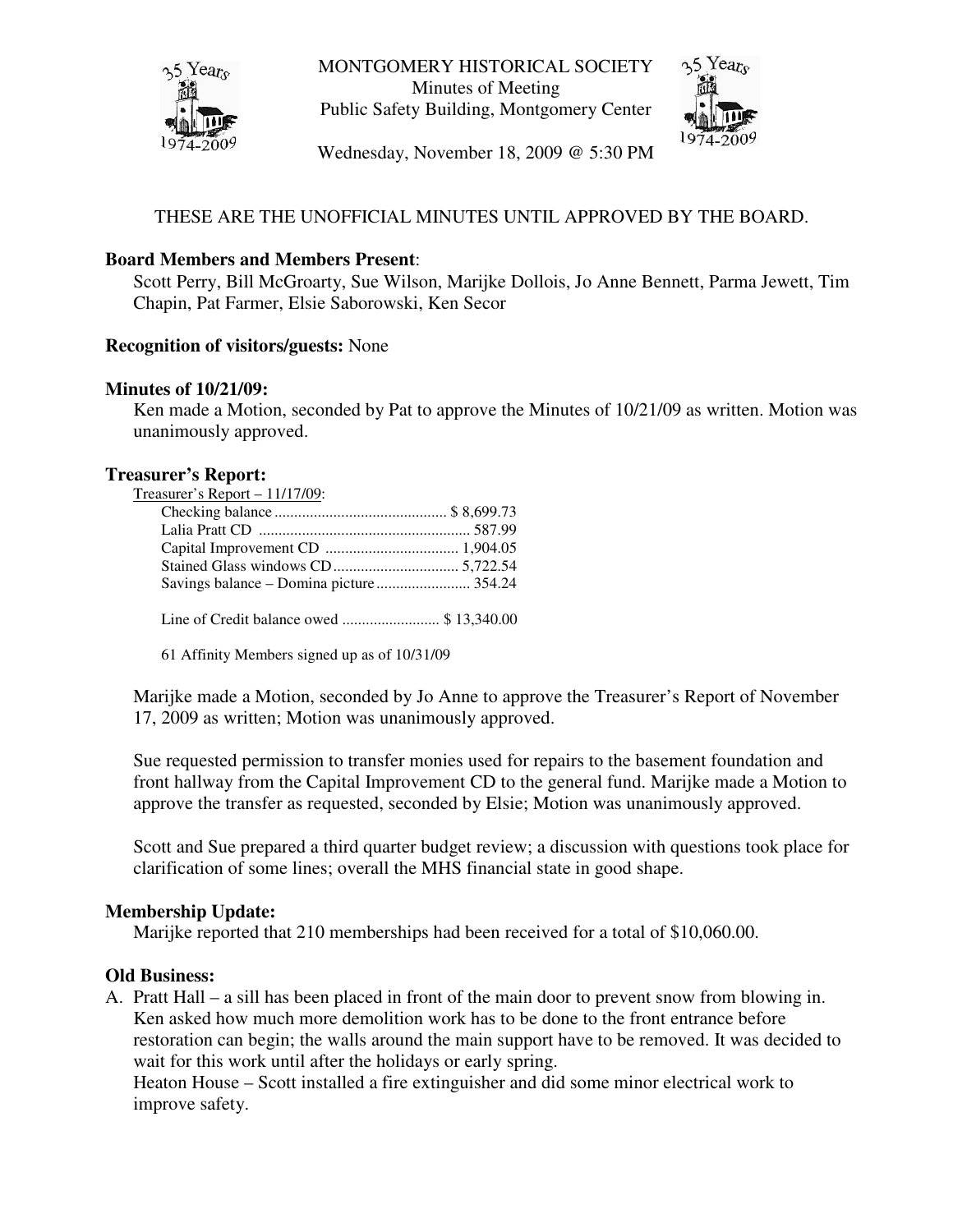B. Insurance Review:

Ken and Pat reported on their research for insurance coverage. They contacted 15 underwriters without much response. The only other company beside Vermont Cooperative in Enosburg that responded was Vermont Mutual in Rutland.

They did find out that it was recommended to have the artifacts evaluated by a professional appraiser once the archiving is complete.

There are two types of insurance coverage offered: Special – an all-risk type of policy of a more general nature. Standard – more expensive with less coverage for insurance of specific items; it reimburses 50% more than the "Special" insurance type.

The replacement cost of Pratt Hall has been appraised at \$1,044,000; with a 20% depreciation for the physical condition the value becomes \$835,000. In order to avoid the co-insurance penalty, the building would have to be insured for \$699,000 or 80% of \$835,000.

Our current insurer, Vermont Cooperative offers the following fee based on the \$699,000: Standard form - \$2,252.00/year with a \$1,000 deductible Special form - \$1,575.00/year with a \$1,000 deductible

In their research Ken and Pat discovered that these policies included a \$13.00 charge for the outside sign and \$83.00 for business and personal property evaluated at \$7,500.00 (the minimum coverage under the policy is \$3,000.00). It was recommended to drop these charges.

The new fees for a Special Form Policy would then be: Vermont Mutual: \$ 1,239.00/year with a \$5,000 deductible Vermont Cooperative: \$1,345.00/year with a \$5,000 deductible

The Board decided to stay with Vermont Cooperative.

A possibility would be to raise the deductible to \$10,000 although this is not recommended because of future projects ahead for Pratt Hall that will require major funding.

The Board thanked Ken and Pat for all their work and recommendations.

C. Carols and Candles:

Time and date: Friday, December 18<sup>th</sup> at 6:00 PM Andrew has suggested to bring some people from the Vermont Youth Orchestra to enhance the singing and asked for reimbursement of their expenses; the Board agreed to a \$100.00 limit.

D. Archives:

Parma reported that 529 items have been recorded and placed in identifiable locations. These represent about half of the collection as only a few of the photographs and none of the books have yet been recorded.

Scott distributed a proposed policy to governing the archives, donations and loans. This policy was tabled until a future meeting.